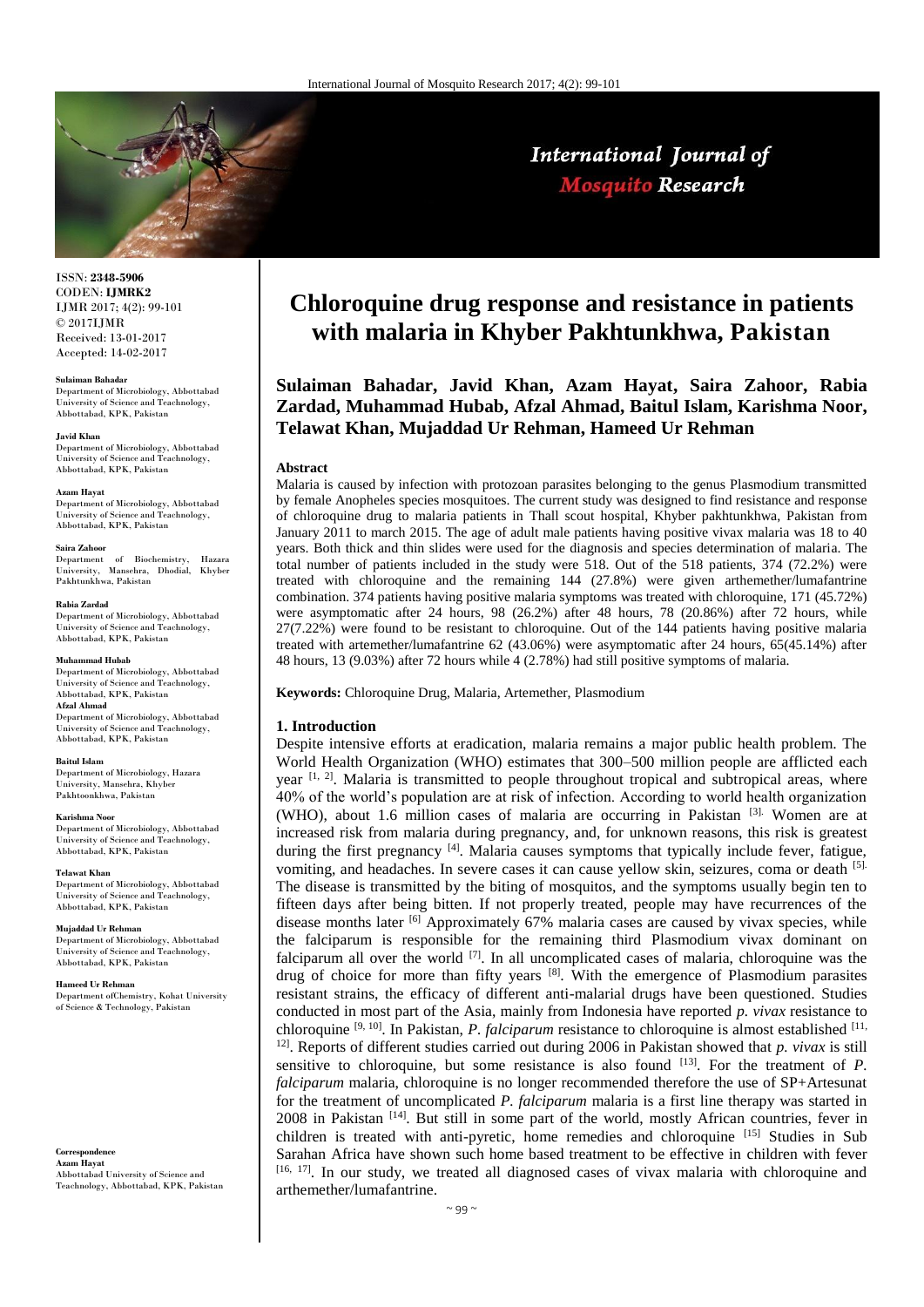With clinic improvement of these patients with both group of drugs, we presumed that vivax malaria in this part of Pakistan is sensitive to chloroquine yet some resistance has developed.

# **2. Materials and methods**

# **2.1 Study site and duration of study**

The study was conducted in Thall scouts hospital, frontier corps (FC), North Wazirstan agency, Kuram Agency and Oragzai agency, Khyber Pukhtunkhwa province of Pakistan. This study was conducted from January 2011 to March 2015.

# **2.2 Study Design**

Only adult male with vivax malaria and who had positive malaria symptoms were included in the study. Malaria was confirmed by doing both thick and thin slides. The tests were performed by expert technicians who were being trained in combined military hospitals. All the patients with vivax malaria were admitted in the hospital and a standard dosage of chloroquine was given. The patients remain admitted in the hospital till they were asymptomatic for at least 48 hours.

# **2.3 Drugs Used**

Treatment outcome was evaluated by modifying the WHO protocol, which are used for measuring anti-malarial drug efficacy. Such modified protocols have been used in some other studies also [18]. We defined treatment failure (TF) as recurrence of fever on day 3 to 14. In the absence of fever, on day 3 to 14 was defined as adequate clinical response (AR), without meeting any of the criteria of treatment failure. Fever was defined as an auxiliary temperature of more than or equal to 37.5  $\rm{^0C}$  we also studied the malaria parasite density in blood of patients before and after treatment under microscope.

# **3. Results**

When the Chloroquine and Arthemete/Lumafantrine drugs are given to the malaria patients they show the response in three days are shown in table 1.

The clinical response to both drug groups was different after 3 days of treatment. There were different symptoms noted in all malaria patients, which were fever, headache, anorexia and nausea etc.

| Table 1: Response of the Chloroquine and Arthemete/Lumafantrine drugs |  |  |  |  |  |  |  |  |  |  |  |
|-----------------------------------------------------------------------|--|--|--|--|--|--|--|--|--|--|--|
|-----------------------------------------------------------------------|--|--|--|--|--|--|--|--|--|--|--|

| Drugs used             | 24 hrs     | 48hrs      | 72hrs      | <b>Resistant patients</b> | <b>Total</b> |
|------------------------|------------|------------|------------|---------------------------|--------------|
| <b>Thloroquine</b>     | 71(45.72%) | 98(26.20%) | 78(20.86%) | 27(7.22%)                 | 374          |
| Arthemete Lumafantrine | 62(43.06%) | 65(45.14%) | 13(9.03)   | 4(2.78%)                  | 144          |

Of the total 518 patients having positive malaria 374 patients were treated with chloroquine in which 171 (45.72%) were asymptomatic after 24 hours, 98 (26.2%) after 48 hours, 78(20.86%) after 72 hours while 27 (7.22%) shows resistance to chloroquice even after 72 hours, although these 27 patient's symptoms were not as so much worse after three days of treatment as was on the time of admission to hospital on first day, but these malaria patients were still having positive malaria sign and symptoms which were put on alternative medication to get quick recovery. Of the total 144 patients treated with artemether/lumafantrine, 62(43.06%) were asymptomatic after 24 hours, 65 (45.14%) after 48 hours and 13 (9.03%) 72 hours and 4(2.78%) had still positive symptoms of malaria which were treated with alternative medicine to get quick recovery.

# **4. Discussion**

In many parts of the world, chloroquine has been used in both prophylaxis and treatment of malaria. It is the cheapest and easily available drug. *P. vivax* resistance to chloroquine has been reported in the pacific [9], part of Asia [19, 20] and Latin America<sup>[21]</sup> but very little observed in Afghanistan and Pakistan <sup>[22]</sup> and *P. vivax* remains sensitive to chloroquine in India [23, 24]. The ratio of *P. falciparum* to vivax has changed since 1.1:1 in 1999 to 0.8:1 in 2001. This increase in *P. vivax* emergence can be attributed to: change in anopheles fauna, the effective treatment response of *P. falciparum* to new drugs and emergence of vivax malaria resistance to chloroquine [25] Emergence of chloroquine resistance strains is not the only cause of treatment failure [26]. Treatment failure could also be due to poor drug quality, malabsorption of drug, relapse of malaria, recrudesce of parasitemia and low drug level of drug [27] .

Our study showed 92.78% sensitivity and 7.22% resistance of vivax malaria to chloroquine. Other studies done on vivax

sensitivity to chloroquine in different parts of Pakistan  $[13, 22]$ , India and Afghanistan  $[23, 24]$  also showed little resistance of vivax to chloroquine. Although their results show very little resistance as compared to our study, indicated the increasing trend of chloroquine drug resistance in Pakistan.

In our study, we studied various symptoms of malaria which were noted during therapy and relieve of malaria symptoms disappear which was further confirmed by analyzing patient's blood under microscope with decrease in parasite density. Symptoms like body aches, headache, nausea and vomiting were all included in our study. Each group of patients was treated with only chloroquine or lumafantrine/artemeter, along with anti-pyretic and in some cases these patients were hydrated with intravenous fluids. All the patients responded to this treatment without any complication. The total cost of this treatment was less than 200 rupees as compared to those who were treated in private clinics where the cost was more than thousand rupees. Most of those patients were treated with parental chloroquine, intravenous fluids and multivitamins.

We observed during the study that the incidence of vomiting with chloroquine could be reduced by first settling down fever and once the fever is settled then to start oral chloroquine. In addition, some patients could not tolerate taking four tablets of chloroquine at a time. So give patients two tablets of chloroquine and then to wait for 4 to 5 minutes and then to give the two tablets were well tolerated by the patients. The most common adverse effects observed with chloroquine therapy were itching and gastritis, which responded well to chlorpheneramine and H2 blocker drugs. Though we observed excellent clinical response of vivax malaria to chloroquine, it resulted in significant loss of working days, which is of great concern in military, and Paramilitary set up.

# **5. Conclusion**

From our study, we concluded that vivax malaria is getting